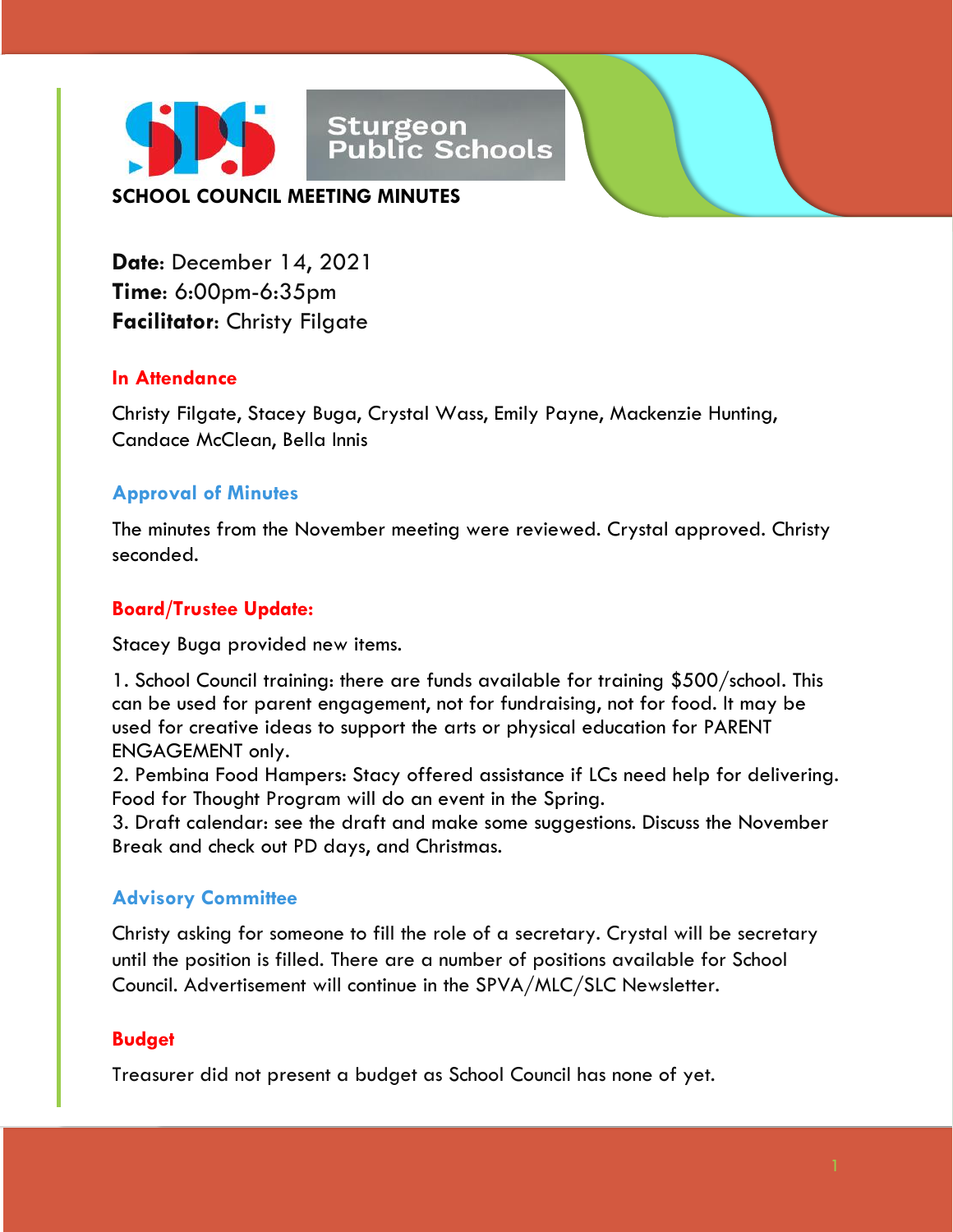## **Principal's Report**

Christy Filgate provided updates on:

1. A staff has moved to Gibbons school and the position will be covered by current staff.

2. Training for Student Council was very intense, too much information. What was presented was very helpful and tons of good information.

- 3. Activities Update:
	- SPVA: Students provided outing this Friday PM for gymnastics at St. Albert

Dynamex

MLC/SLC: Students provided outing this Friday PM for skating and pizza

celebration at Morinville Leisure Centre

4. Name changes:

A. MLC/SLC/SPVA under umbrella name SPS Online

 B. Motto has been voted on and decided on, via help of Karen Meurer as:

# *Guiding students through innovative learning to grow and feel a sense of belonging.*

*5.* Gibbons bought loft boards and will purchase a cart for loft boards.

6. Kami licenses have been upgraded for SPVA. This means teachers and students can continue using this valuable program and do breakout rooms and polls.

### **New Business**

- Students provided info for next outing as ski trip, or skating trip for January
- Students provided input for snacks for kids: fruit cups, salads, crackers, fruit
- Awards system still being discussed, perhaps a merit system

#### **Committee Reports**

- Thank yous: Lots of good comments for Blended Programs (LA and Math).
- Continued concern is perception of online schools: that the school "looks" different but is still same school functioning and requires programming
- Regional Office is supportive of SPS Online programs
- Band may be an option for SPS Online
- Christy said she feels very supported by RO